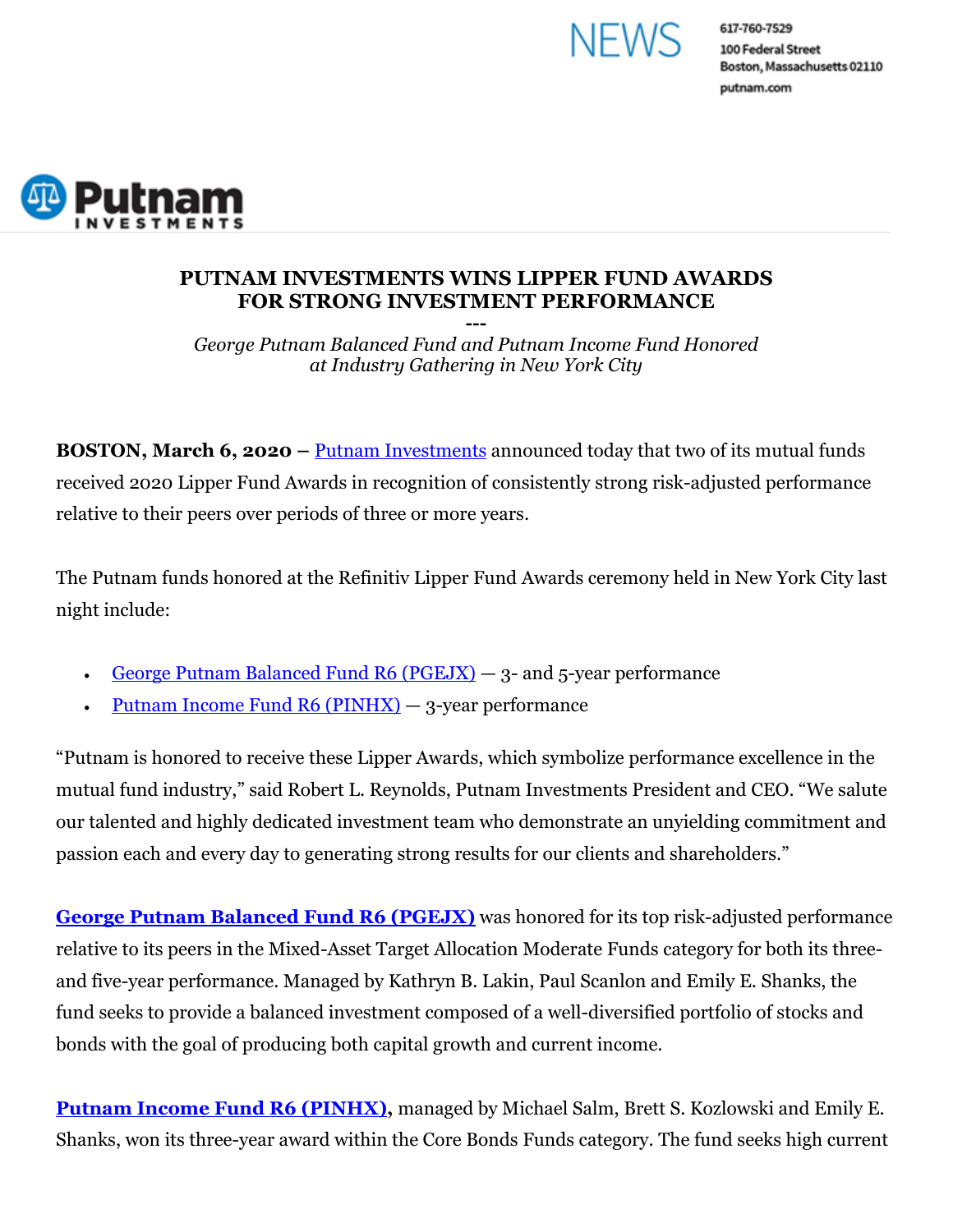

income consistent with what Putnam management believes to be prudent risk and pursues opportunities across all sectors of the U.S. bond market, including mortgage-backed securities, corporate bonds and other government obligations.

## **About the Lipper Fund Awards**

The Lipper Fund Awards annually recognize funds and fund management firms for their consistently strong risk-adjusted three-, five- and 10-year performance relative to their peers based upon Lipper's quantitative, proprietary methodology. The awards are sponsored by **Refinitiv**, formerly the Financial and Risk business of Thomson Reuters. For more information,

visit **www.lipperfundawards.com**.

## **About Putnam Investments**

Founded in 1937, Putnam Investments is a global money management firm with over 80 years of investment experience. At the end of January 2020, Putnam had \$180 billion in assets under management. Putnam has offices in Boston, London, Frankfurt, Tokyo, Singapore and Sydney. For more information, visit putnam.com.

| 1 yr.               | /554 | 2% |
|---------------------|------|----|
| $3 \,\mathrm{yrs}.$ | /527 |    |
| 5 yrs.              | 492  | 4% |
| 10 yrs.             |      |    |

Lipper rankings for George Putnam Balanced Fund R6 (PGEJX) as of 12/31/19

Lipper category: Balanced Funds

Lipper rankings for class R6 shares are based on total return without sales charge relative to all share classes of funds with similar objectives as determined by Lipper. Past performance is not indicative of future results.

Lipper rankings for Putnam Income Fund R6 (PINHX) as of 12/31/19

|                      | Time period  Rank/Funds in category  Percentile ranking |        |
|----------------------|---------------------------------------------------------|--------|
| 1 vr.                |                                                         | $12\%$ |
| $3 \text{ yrs.}$     |                                                         | 1%     |
| $5 \,\mathrm{yrs}$ . |                                                         | 2%     |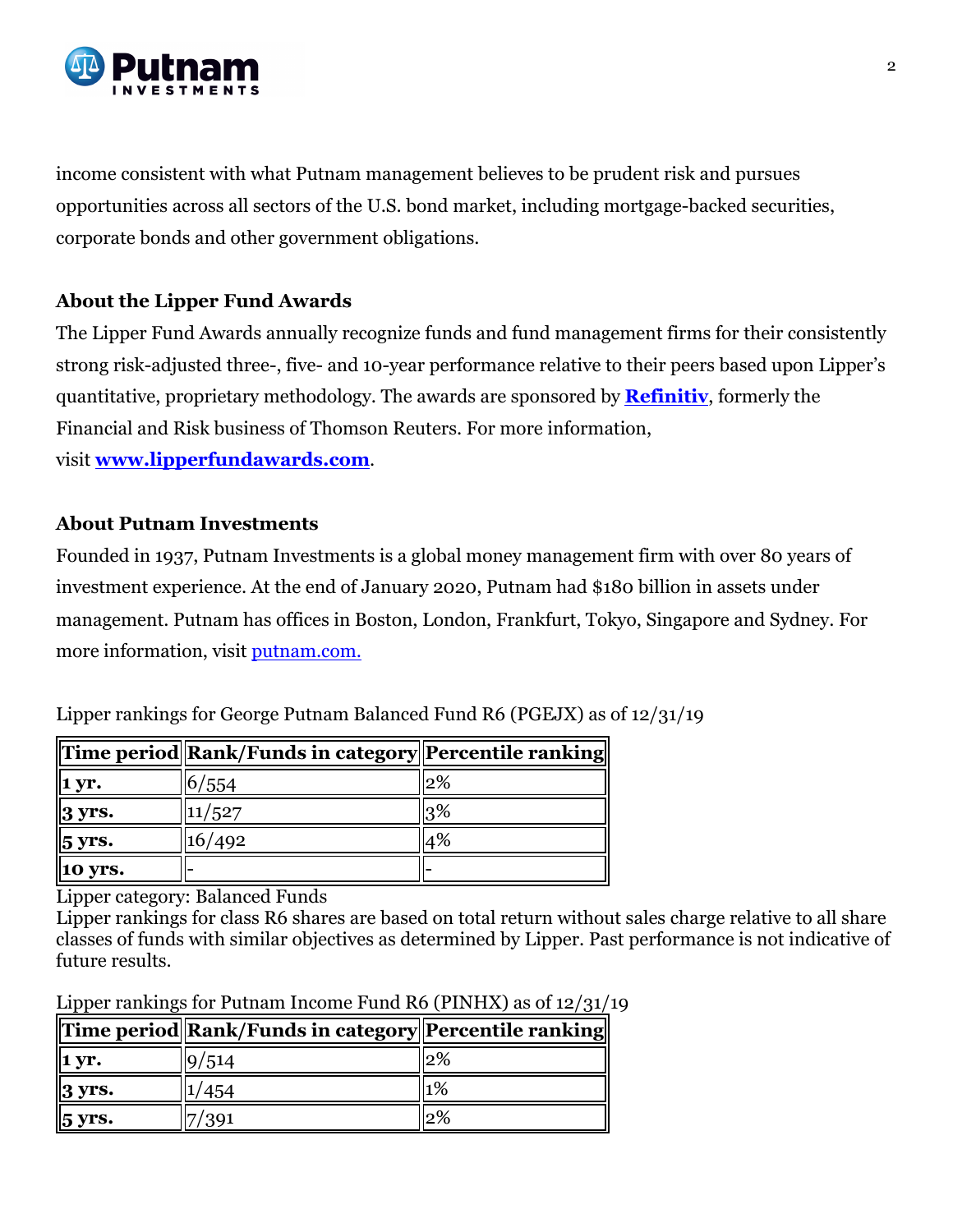

|                 | Time period Rank/Funds in category Percentile ranking |  |
|-----------------|-------------------------------------------------------|--|
| $\vert$ 10 yrs. |                                                       |  |

Lipper category: Core Bond Funds

Lipper rankings for class R6 shares are based on total return without sales charge relative to all share classes of funds with similar objectives as determined by Lipper. Past performance is not indicative of future results.

# # #

## **Putnam Media Contacts:**

Jon Goldstein – 617-760-1127 (office), 516-946-5598 (cell),  $\frac{1}{\pi}$  goldstein@putnam.com Laura McNamara – 617-760-1108 (office), 978-505-0524 (cell), laura\_mcnamara@putnam.com Jennifer Stutto – 617-760-8582, 781-640-9920 (cell), jennifer stutto@putnam.com

**Consider these risks before investing:** Funds that invest in government securities are not guaranteed. Mortgage-backed investments, unlike traditional debt investments, are also subject to prepayment risk, which means that they may increase in value less than other bonds when interest rates decline and decline in value more than other bonds when interest rates rise. Growth stocks may be more susceptible to earnings disappointments, and value stocks may fail to rebound. Bond investments are subject to interest-rate risk (the risk of bond prices falling if interest rates rise) and credit risk (the risk of an issuer defaulting on interest or principal payments). The fund may have to invest the proceeds from prepaid investments, including mortgage-backed investments, in other investments with less attractive terms and yields. Interest-rate risk is generally greater for longerterm bonds, and credit risk is generally greater for below-investment-grade bonds. Risks associated with derivatives include increased investment exposure (which may be considered leverage) and, in the case of over-the-counter instruments, the potential inability to terminate or sell derivatives positions and the potential failure of the other party to the instrument to meet its obligations. Unlike bonds, funds that invest in bonds have fees and expenses. The value of investments in the fund's portfolio may fall or fail to rise over extended periods of time for a variety of reasons, including general economic, political, or financial market conditions; investor sentiment and market perceptions; government actions; geopolitical events or changes; and factors related to a specific issuer, geography, industry, or sector. These and other factors may lead to increased volatility and